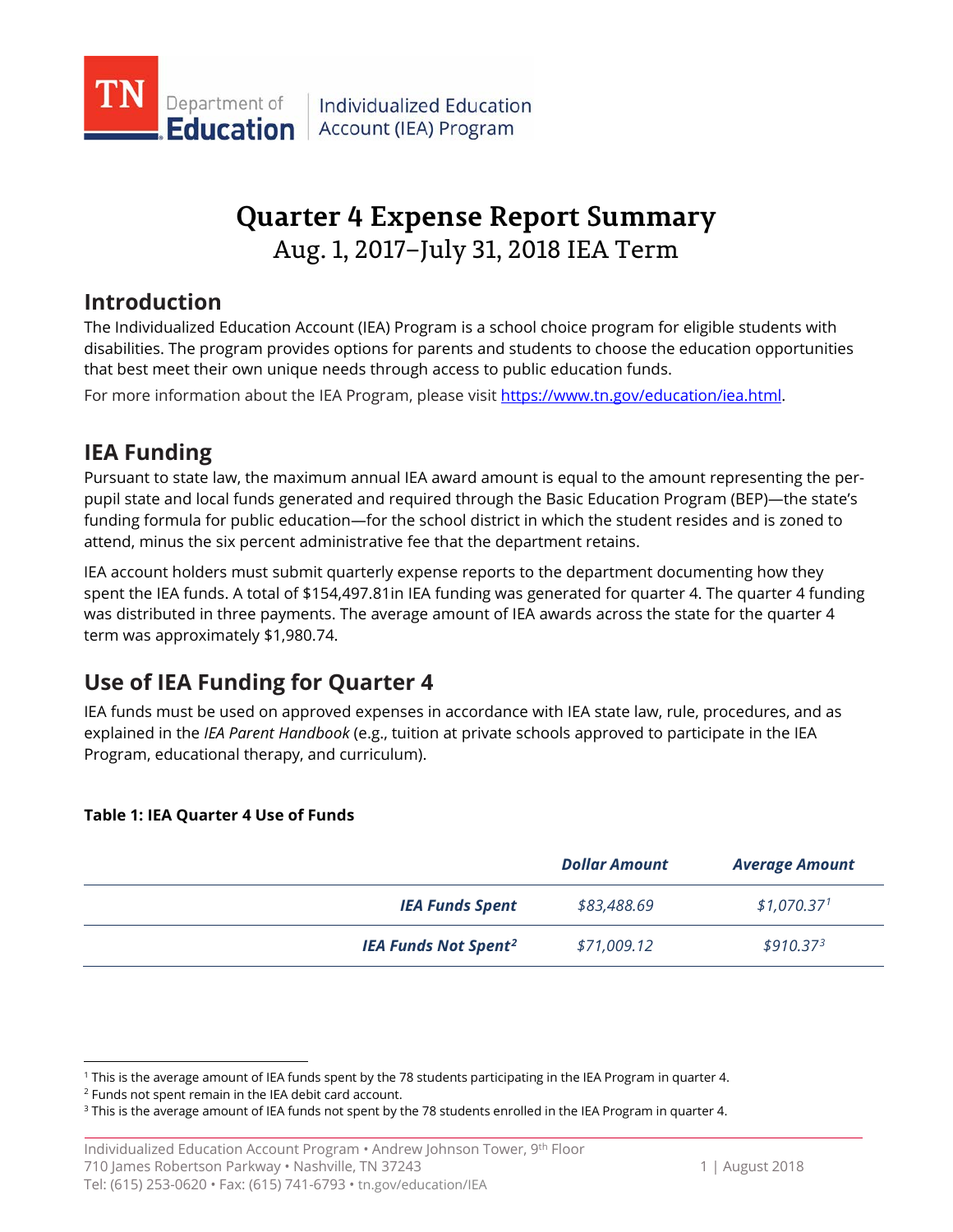

### **Table 2: IEA Quarter 4 Use of Funds by Approval Status**

|                                                                             | <b>Total Amount</b> | <b>Percentage</b> |
|-----------------------------------------------------------------------------|---------------------|-------------------|
| Amount of IEA Funds Spent on Approved Expenses <sup>4</sup>                 | \$78,830.21         | 94%               |
| Amount of IEA Funds Spent on Disallowed Expenses (i.e.,<br><b>Misspent)</b> | \$4,658.48          | 6%                |

#### **Table 3: IEA Quarter 4 Misspent Funds[5](#page-1-1)**

|                                                                                                            | <b>Total Amount</b> |
|------------------------------------------------------------------------------------------------------------|---------------------|
| <b>Amount of Misspent Funds Repaid by Account Holders</b>                                                  | \$1,240.11          |
| <b>Amount of Misspent Funds that the Department is</b><br><b>Awaiting Repayment For</b>                    | \$3,060.12          |
| <b>Amount of Misspent Funds that the Department is</b><br><b>Awaiting Repayment from Previous Quarters</b> | \$4,224.25          |

#### **Table 4: IEA Quarter 4 Use of Funds by Approved Expense Category**

| Category                                              | <b>Total Amount Spent</b> | Percentage <sup>6</sup> |
|-------------------------------------------------------|---------------------------|-------------------------|
| <b>Private Participating School Tuition</b>           | \$17,468.96               | 22%                     |
| <b>Fees Assessed by Private Participating Schools</b> | \$351.26                  | 0%                      |

<span id="page-1-0"></span> <sup>4</sup> For a list of approved expenses, see Chapter 8 of the *IEA Parent Handbook*[. http://www.tn.gov/education/iea.](http://www.tn.gov/education/iea)

<sup>5</sup> Six of the 76 expense reports submitted included misspent funds.

<span id="page-1-2"></span><span id="page-1-1"></span><sup>6</sup> Percentage equals 98% due to rounding.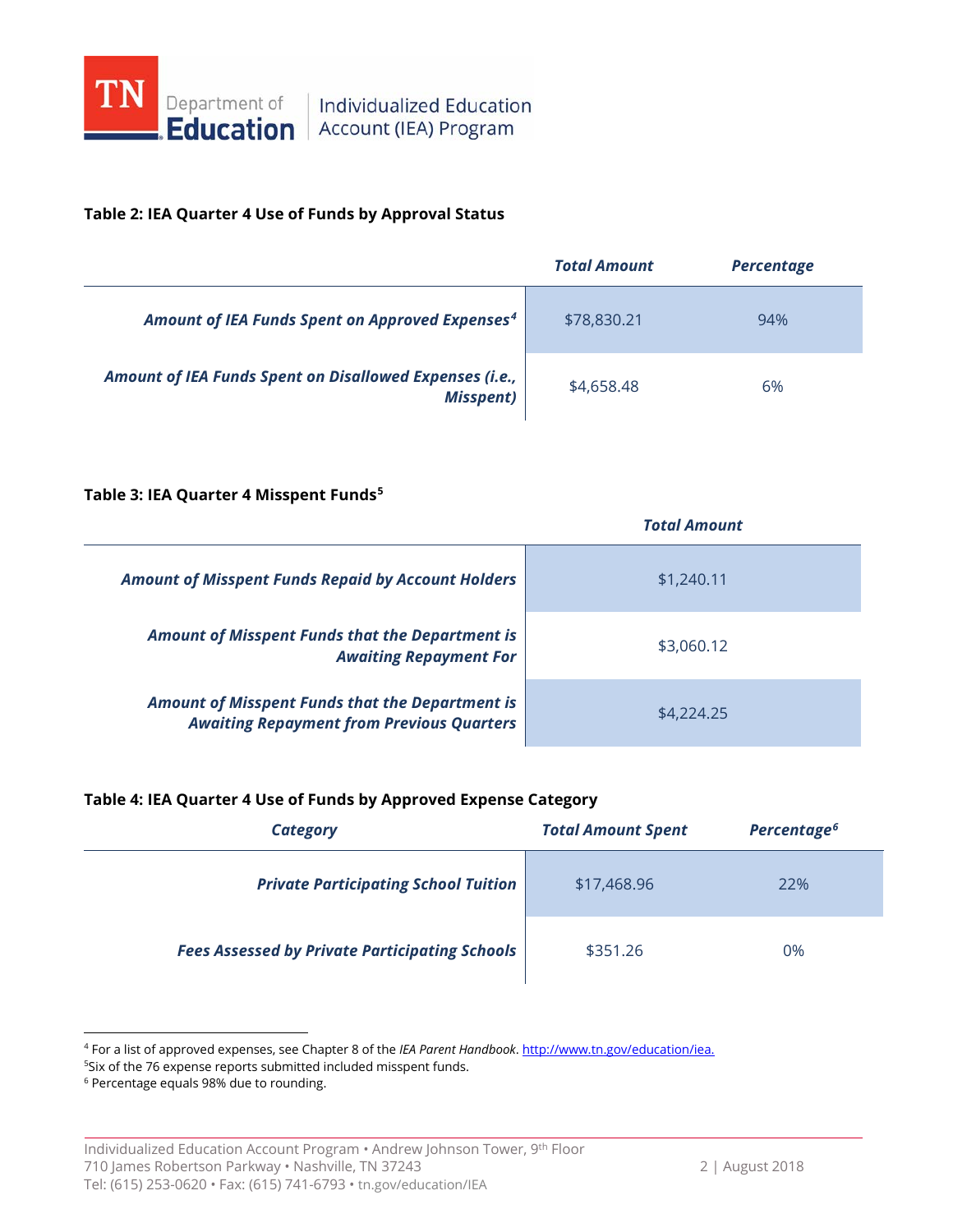

| <b>Category</b>                                            | <b>Total Amount Spent</b> | Percentage <sup>6</sup> |
|------------------------------------------------------------|---------------------------|-------------------------|
| <b>Textbooks Required by a Private School</b>              | \$0.00                    | 0%                      |
| <b>Online Programs</b>                                     | \$3,330.85                | 4%                      |
| <b>Public School Tuition</b>                               | \$0.00                    | 0%                      |
| <b>Fees Assessed by the Public School</b>                  | \$0.00                    | 0%                      |
| <b>Postsecondary Institution Tuition and Fees</b>          | \$1,900.88                | 2%                      |
| <b>Required Textbooks by the Postsecondary Institution</b> | \$0.00                    | 0%                      |
| <b>Educational Therapies and Services</b>                  | \$9,817.89                | 12%                     |
| <b>Tutoring Services</b>                                   | \$9,031.74                | 11%                     |
| <b>Curriculum</b>                                          | \$15,705.48               | 20%                     |
| <b>Computer Hardware and Technological Devices</b>         | \$4,775.11                | 6%                      |
| <b>Transportation Service Provider Fees</b>                | \$0.00                    | 0%                      |
| <b>Testing Fees</b>                                        | \$581.00                  | 1%                      |
| <b>530 Coverdell Plan Contributions</b>                    | \$3,950.00                | 5%                      |